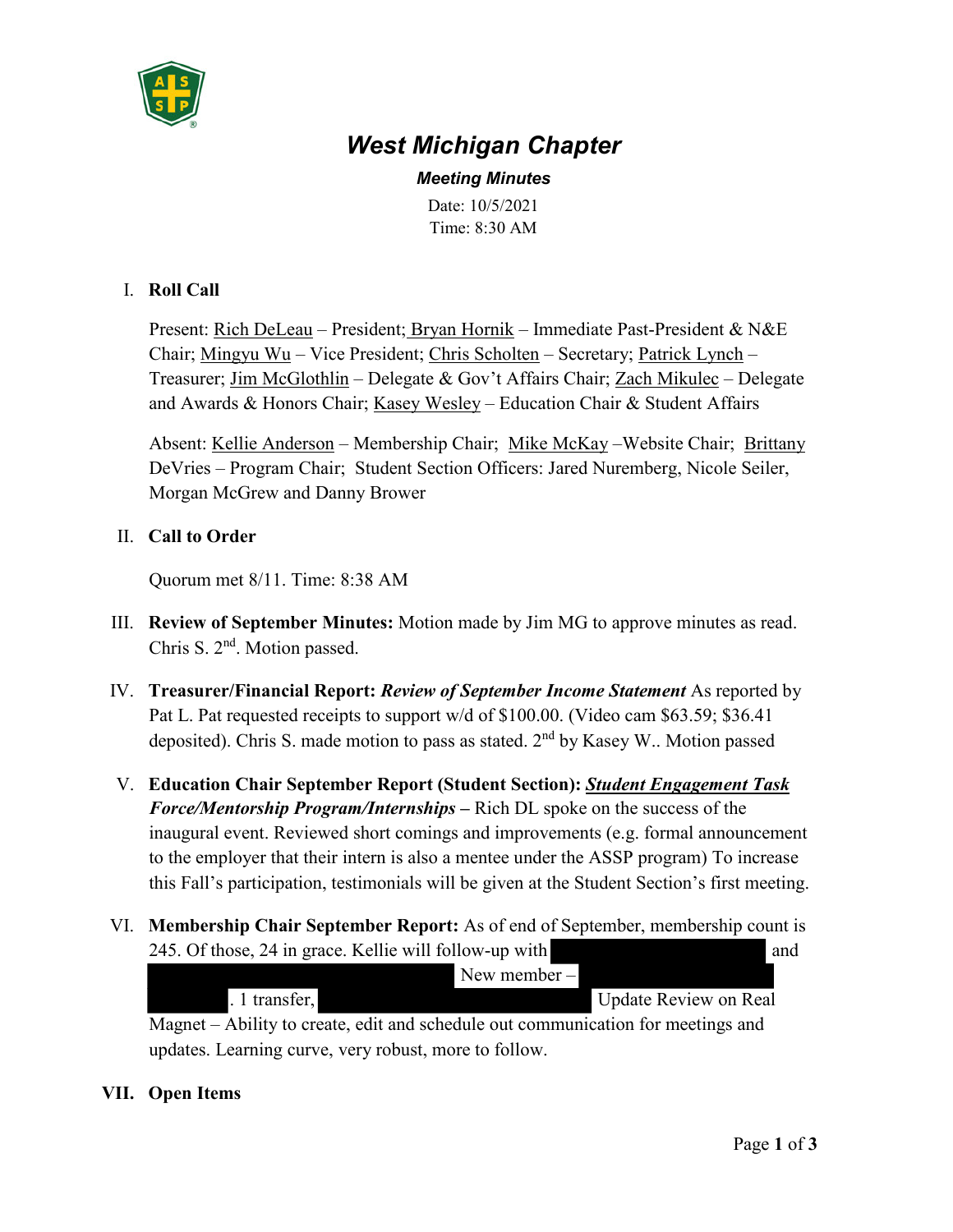

- a) Chapter Bylaws Final Review Update Rich D. Society signed off and approved.
- b) Q1 Chapter Slide Deck and COMT Pts  $= 3.470/10,010$  On track with points accumulation. Contributing factors: Leadership Conference 10/21&22, October Meeting (Founders), Hybrid Meetings (using technology), and Job Boards.
- c) October Social Meeting in Review 38 attended (25 members; 13 students) Tour was added as a freebie. Total event cost minus 50% off (thanks Kasey) with tip  $$665.14 - 500.00 = $165.14.$
- d) Meeting place for November (11/30 with Tom West) All

#### VIII. **New business**

- a) Program Year 2021 2022
	- 1. Tue, Nov 30 8:30a "Making the World Safer Through Wearable Technology & Data" Presenter: Tom West, VP of MakUSafe
	- 2. Thur, Dec 16, 6:00p Internship Presentations/X-Mas Party Courtney Aloul, Professor GVSU/OSHM
	- 3. Tues, Jan 25, 8:30a A/D of Crawler Cranes (CEUs) Presenters: Josh Frantz, Phu Nguyen, Rich DeLeau
	- 4. Tue, Feb 22, 8:30a "Raising the Bar on Mast Climber Safety– Presenter: Clint Bridges, VP of EZ Climber
	- 5. Tue, March 22, 8:30a "What's New? FMCSA's Safety Management System (SMS) Website." Presenters: Matt Kinnucan & Brittany DeVries
	- 6. Tue. April 12, 4:00p– MSC Hold event with Greater Detroit and Mid-Michigan and West Michigan Chapters. Topic: TBD
	- 7. Tue, May 24, 8:30a "Tour: The New Grand Rapids Home for Veterans" Presenters: Dir Fred Schaible & Dir Tiffany Carr.
	- 8. Thur, June 23, 2022 VIII Annual Student Scholarship Golf Out  $\omega$  The Meadows – Golf Committee, Chair Bryan H.
- b) 2022 2023 Nominations and Elections Bryan H. According to the bylaws, the Chair needs to have the selection of N&E members and submitted to Society no later than December 1. Worth 400 COMT points.